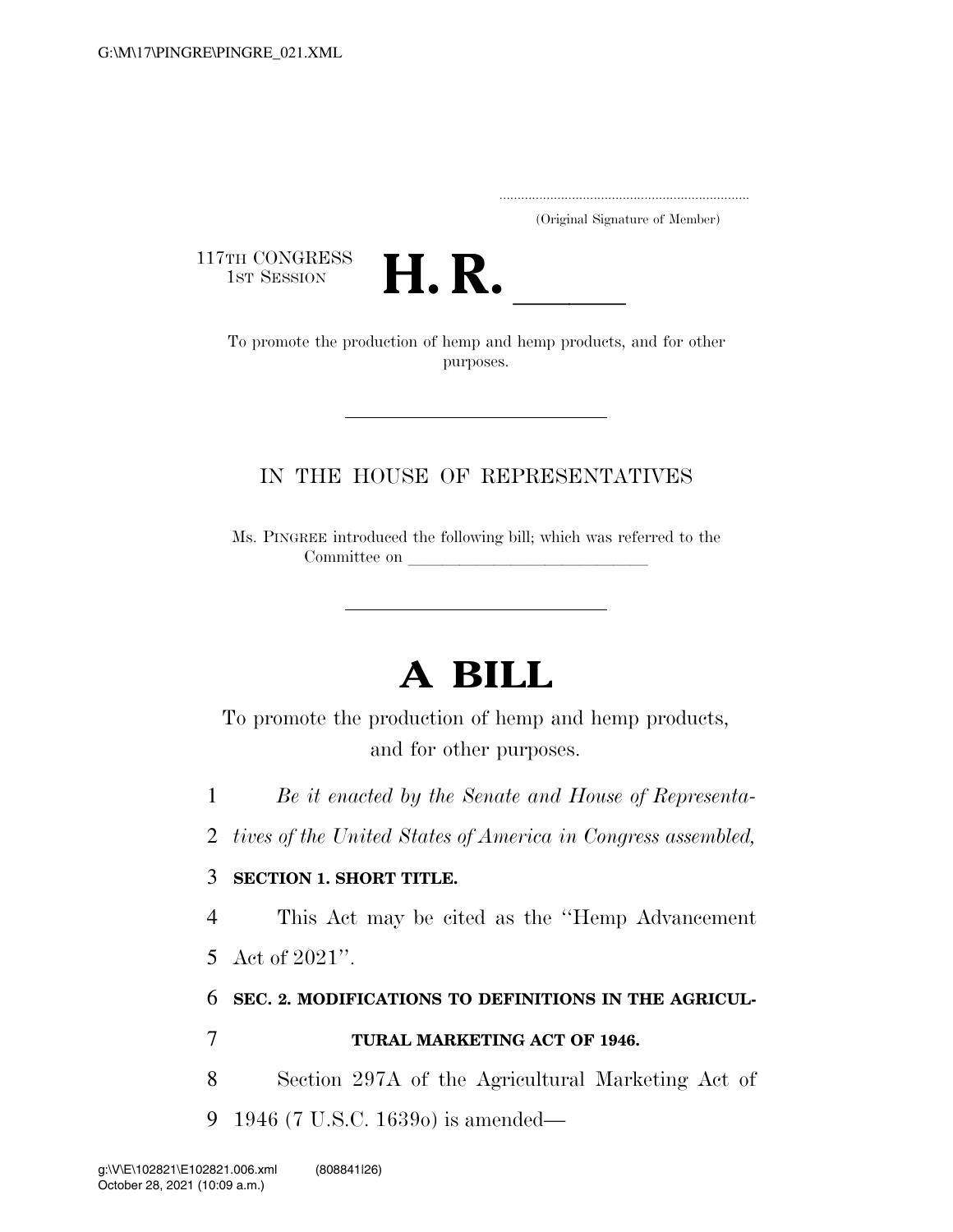| $\mathbf{1}$   | $(1)$ by redesignating paragraph $(6)$ as para-         |
|----------------|---------------------------------------------------------|
| $\overline{2}$ | graph(8);                                               |
| 3              | $(2)$ by redesignating paragraphs $(2)$ through         |
| $\overline{4}$ | $(5)$ as paragraphs $(3)$ through $(6)$ , respectively; |
| 5              | $(3)$ by striking paragraph $(1)$ and inserting the     |
| 6              | following:                                              |
| 7              | "(1) HEMP.—The term 'hemp' means—                       |
| 8              | "(A) the plant Cannabis sativa L. and any               |
| 9              | part of that plant, including the seeds thereof         |
| 10             | and all derivatives, extracts, cannabinoids, iso-       |
| 11             | mers, acids, salts, and salts of isomers thereof,       |
| 12             | whether growing or not, with a<br>total                 |
| 13             | tetrahydrocannabinol concentration of not more          |
| 14             | than 1 percent on a dry weight basis, that is           |
| 15             | not intended for sale to consumers; and                 |
| 16             | $\lq\lq$ hemp extract that —                            |
| 17             | "(i) is to be used in the making of a                   |
| 18             | hemp product;                                           |
| 19             | "(ii) has not been packaged as a fin-                   |
| 20             | ished product;                                          |
| 21             | "(iii) is not intended for sale to con-                 |
| 22             | sumers;                                                 |
| 23             | "(iv) has a total tetrahydrocannabinol                  |
| 24             | concentration that exceeds 1 percent on a               |
| 25             | dry weight basis; and                                   |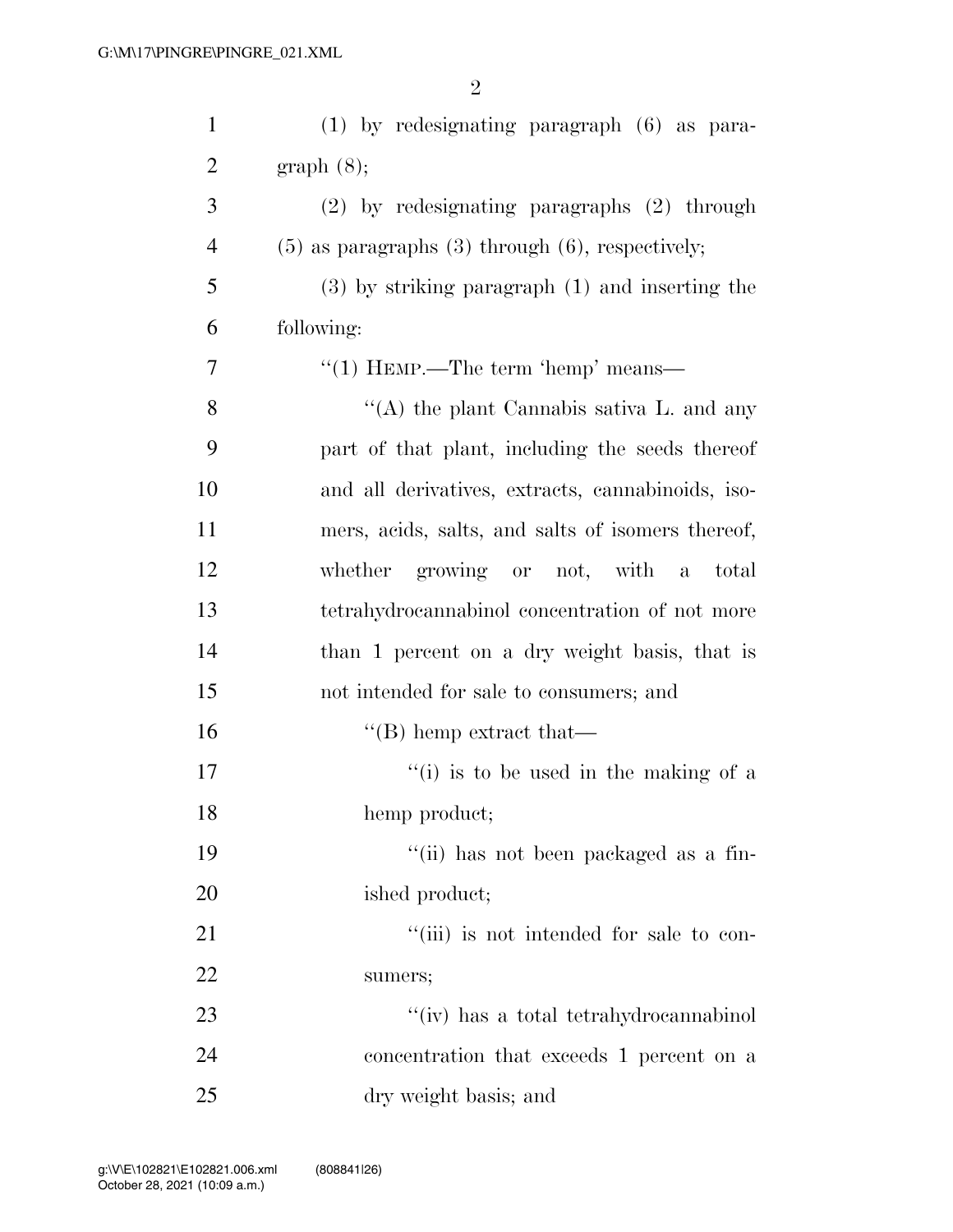| $\mathbf{1}$   | $f'(v)$ is stored, transported, and proc-            |
|----------------|------------------------------------------------------|
| $\overline{2}$ | essed in accordance with section 297F.               |
| 3              | "(2) HEMP PRODUCT.—The term 'hemp prod-              |
| $\overline{4}$ | uct' means a finished product that—                  |
| 5              | "(A) is derived from, or made by, proc-              |
| 6              | essing hemp; and                                     |
| 7              | "(B) has a total tetrahydrocannabinol con-           |
| 8              | centration of not more than 0.3 percent on a         |
| 9              | dry weight basis."; and                              |
| 10             | $(4)$ by inserting after paragraph $(6)$ (as so re-  |
| 11             | designated by paragraph (1) of this subsection) the  |
| 12             | following:                                           |
| 13             | $``(7)$ TOTAL TETRAHYDROCANNABINOL<br>CON-           |
| 14             | CENTRATION.—The term 'total tetrahydrocannabinol     |
| 15             | concentration' means the aggregate concentration of  |
| 16             | delta-8<br>tetrahydrocannabinol,<br>delta-9          |
| 17             | tetrahydrocannabinol, delta-10 tetrahydrocannabinol, |
| 18             | and the optical isomers of such substances.".        |
| 19             | SEC. 3. STATE AND TRIBAL PLANS.                      |
| 20             | Section 297B of the Agricultural Marketing Act of    |
| 21             | 1946 (7 U.S.C. 1639p) is amended—                    |
| 22             | $(1)$ in subsection $(a)(2)(A)$ —                    |
| 23             | $(A)$ in clause (ii), by striking "testing" and      |
| 24             | all that follows through "methods," and insert-      |
| 25             | ing "a laboratory accredited under criteria es-      |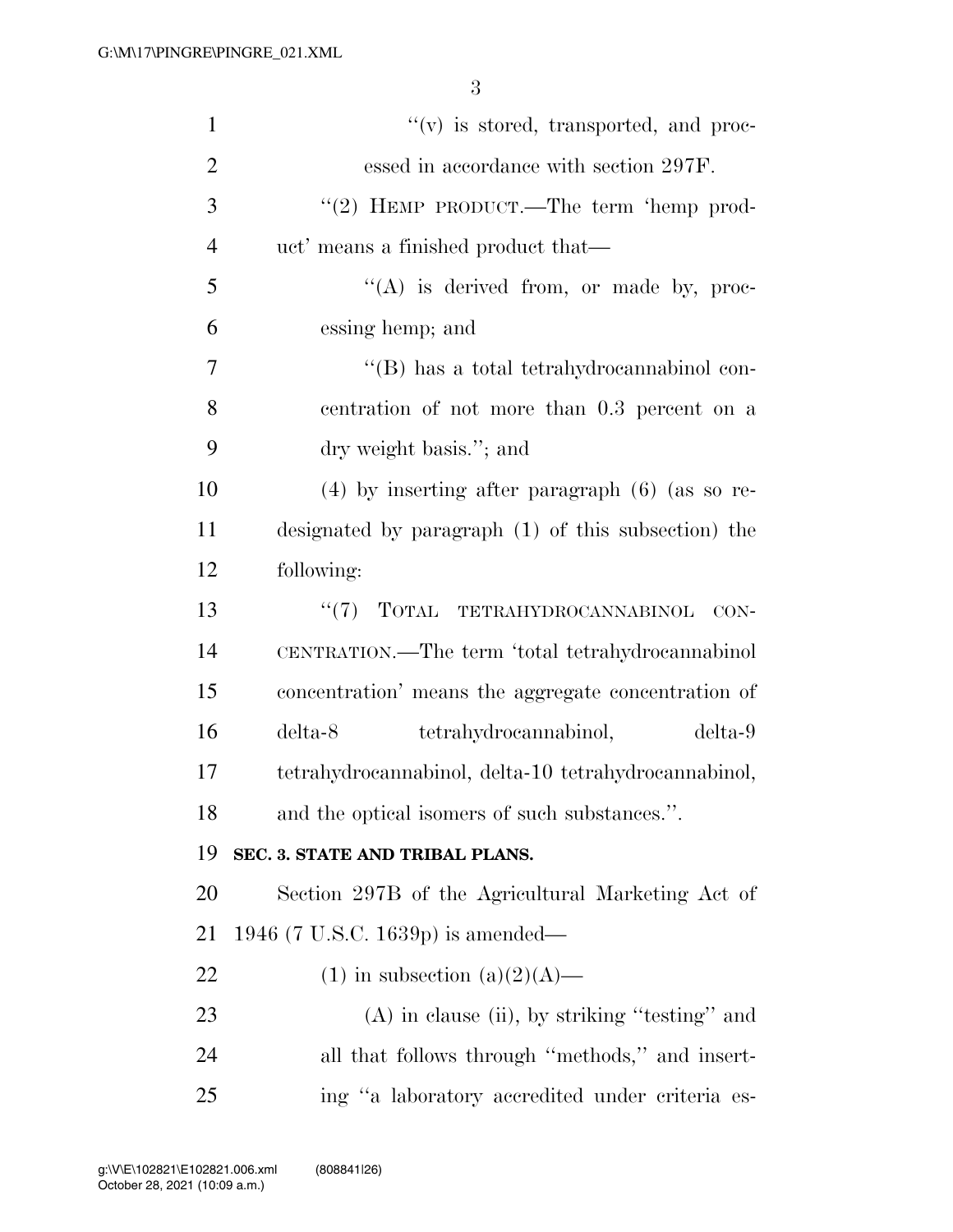| $\mathbf{1}$   | tablished by the Secretary under section                   |
|----------------|------------------------------------------------------------|
| $\overline{2}$ | $297D(a)(1)(C)$ to use post-decarboxylation or             |
| 3              | other similarly reliable methods to test"; and             |
| $\overline{4}$ | $(B)$ in clause $(iii)$ —                                  |
| 5              | (i) in the matter preceding subclause                      |
| 6              | (i) by inserting ", including by pyrolysis,"               |
| 7              | after "disposal"; and                                      |
| 8              | (ii) in subclause $(II)$ , by inserting ",                 |
| 9              | except that products derived from pyrolysis                |
| 10             | disposal may enter the stream of com-                      |
| 11             | merce" after "plants";                                     |
| 12             | $(2)$ in subsection $(e)(2)(A)(iii)$ —                     |
| 13             | (A) by striking " $0.3$ " and inserting "1";               |
| 14             | and                                                        |
| 15             | (B) by striking "delta-9" and inserting                    |
| 16             | "total"; and                                               |
| 17             | $(3)$ in subsection $(e)(3)$ , by striking subpara-        |
| 18             | graph (B) and redesignating subparagraph (C) as            |
| 19             | subparagraph $(B)$ .                                       |
| 20             | SEC. 4. REINSTATEMENT OF FORMERLY INELIGIBLE INDI-         |
| 21             | <b>VIDUALS.</b>                                            |
| 22             | Any individual excluded under section $297B(e)(3)(B)$      |
| 23             | of the Agricultural Marketing Act of 1946 (7 U.S.C.        |
| 24             | $1639p(e)(3)(B)$ , as in effect before the amendments made |
| 25             | by section 3 of this Act, from—                            |
|                |                                                            |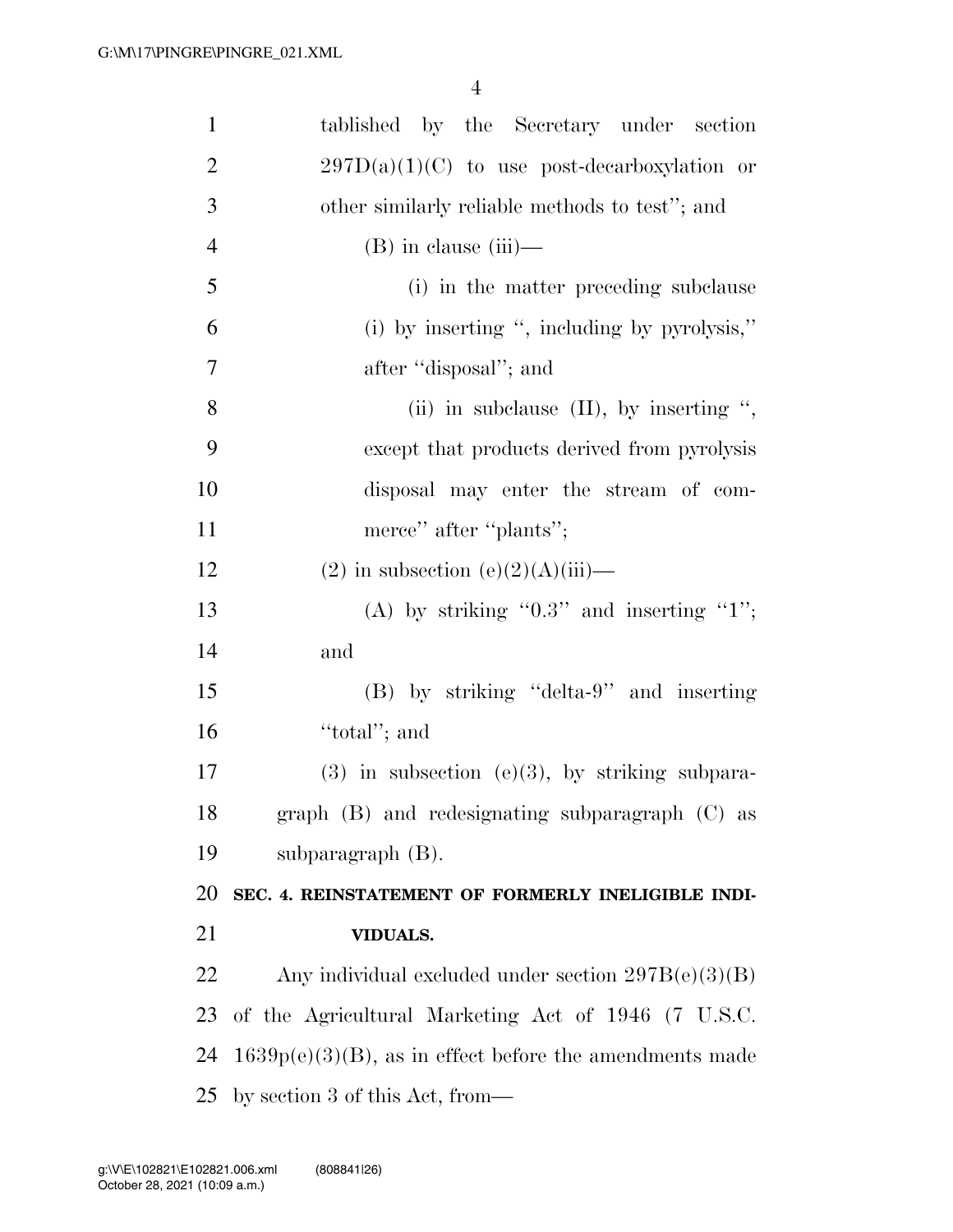| $\mathbf{1}$   | (1) the programs established under sections               |
|----------------|-----------------------------------------------------------|
| $\overline{2}$ | 297B (7 U.S.C. 1639p) and 297C (7 U.S.C. 1639q)           |
| 3              | of such Act of 1946; or                                   |
| $\overline{4}$ | (2) any program established through a regula-             |
| 5              | tion or guideline issued under section $297D(a)$ of       |
| 6              | such Act of 1946 (7 U.S.C. 1639 $r(a)$ ),                 |
| 7              | shall not be excluded from participation in such programs |
| 8              | on these grounds.                                         |
| 9              | SEC. 5. AMENDMENTS TO REGULATION OF HEMP BY DE-           |
| 10             | PARTMENT OF AGRICULTURE.                                  |
| 11             | Section $297C(a)(2)$ of the Agricultural Marketing Act    |
| 12             | of 1946 (7 U.S.C. 1639 $q(a)(2)$ ) is amended—            |
| 13             | $(1)$ in subparagraph $(B)$ , by striking "testing"       |
| 14             | and all that follows through "methods," and insert-       |
| 15             | ing "a laboratory accredited under criteria estab-        |
| 16             | lished by the Secretary under section $297D(a)(1)(C)$     |
| 17             | to use post-decarboxylation or other similarly reliable   |
| 18             | methods to test"; and                                     |
| 19             | $(2)$ in subparagraph $(C)$ —                             |
| <b>20</b>      | $(A)$ by inserting ", including by pyrolysis,"            |
| 21             | after "disposal"; and                                     |
| 22             | (B) in clause (ii), by inserting ", except                |
| 23             | that products derived from pyrolysis disposal             |
| 24             | may enter the stream of commerce" after                   |
| 25             | "plants".                                                 |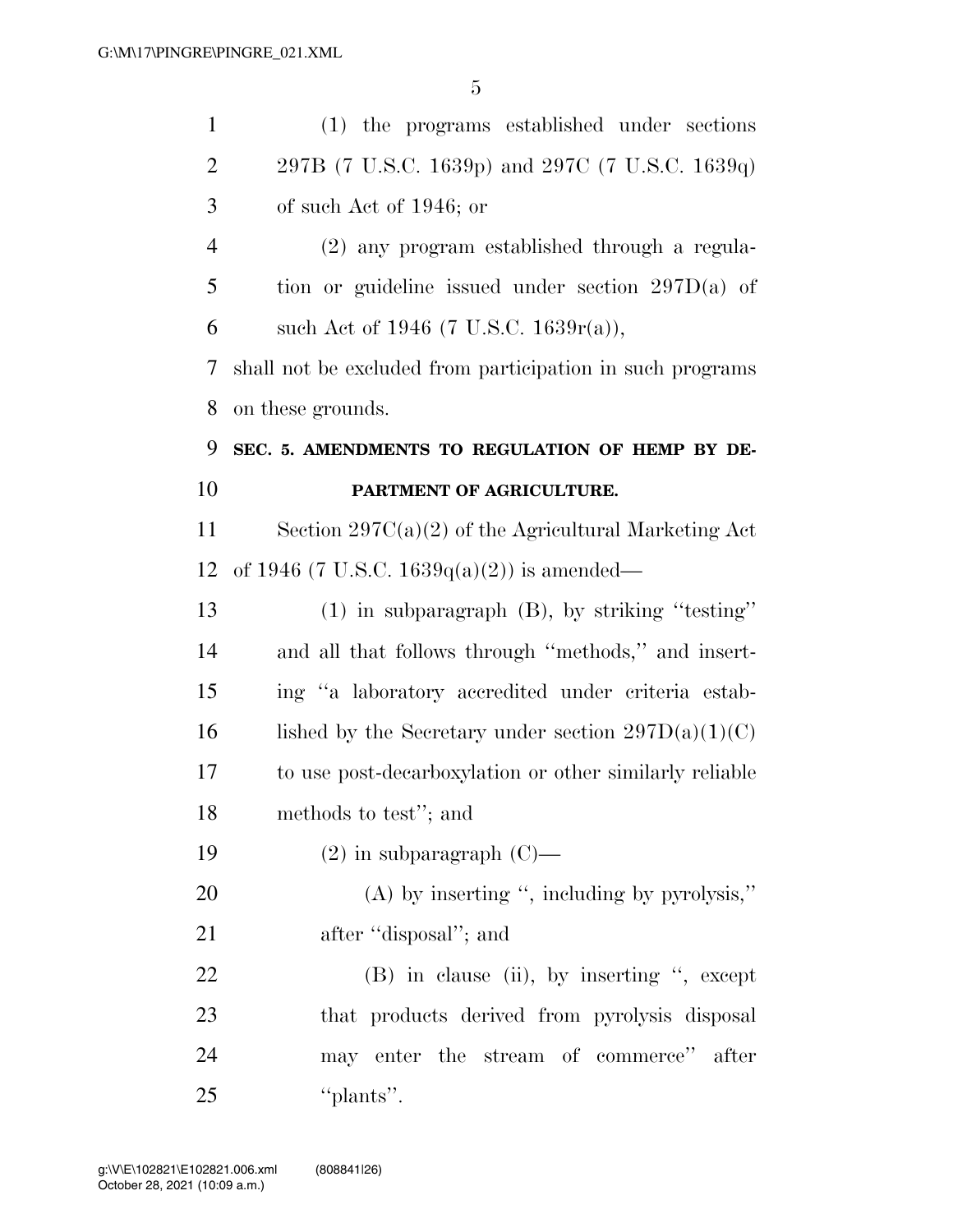#### **SEC. 6. CRITERIA FOR LABORATORY ACCREDITATION.**

 Section 297D(a)(1) of the Agricultural Marketing 3 Act of 1946 (7 U.S.C. 1639 $r(a)(1)$ ) is amended by adding at the end the following:

| 5  | "(C) CRITERIA FOR LABORATORY ACCRED-             |
|----|--------------------------------------------------|
| 6  | ITATION.—The Secretary shall establish criteria  |
| 7  | by which a laboratory may be accredited for      |
| 8  | purposes of testing hemp, in accordance with     |
| 9  | sections $297B(a)(2)(A)$ and $297C(a)(2)$ . Such |
| 10 | criteria shall not require that a laboratory be  |
| 11 | registered with the Attorney General, acting     |
| 12 | through the Administrator of the Drug En-        |
| 13 | forcement Administration.".                      |

#### **SEC. 7. IN-PROCESS HEMP EXTRACT.**

 The Agricultural Marketing Act of 1946 (7 U.S.C. 1621 et seq.) is amended by adding at the end the fol-lowing:

#### **''SEC. 297F. IN-PROCESS HEMP EXTRACT.**

 ''(a) IN GENERAL.—The requirements of this section for in-process hemp extract are the following:

21  $\frac{1}{2}$  The hemp extract is derived from hemp produced in accordance with this Act.

23  $\frac{1}{2}$  The hemp extract is processed further or incorporated into another product.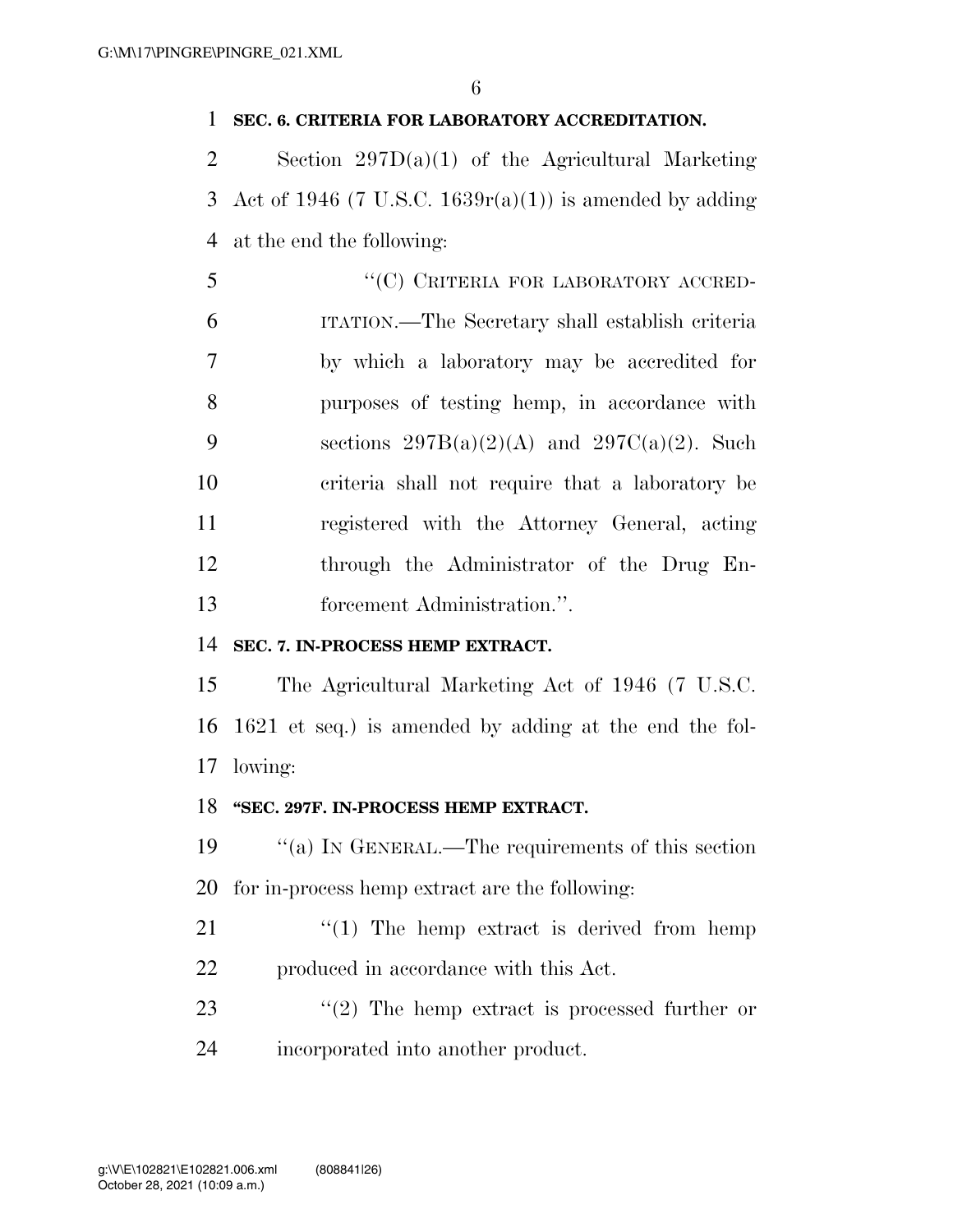1 ''(3) The hemp extract is not packaged as a hemp product and is not sold or offered for sale to consumers. 4 "(4) The hemp extract is not used to produce a hemp product that has a total tetrahydrocannabinol concentration that exceeds 0.3 percent on a dry weight basis. 8 "(5) The hemp extract is produced, stored, transported, and processed in a facility bonded under regulations issued in accordance with sub- section (b). 12 "(b) REGULATIONS. 13 "(1) IN GENERAL.—The Secretary shall issue regulations for facilities that produce, store, trans- port, or process in-process hemp extract, which shall include—  $\langle (A) \rangle$  procedures to ensure the secure transportation of in-process hemp extract;  $\text{``(B)}$  procedures for the documentation and secure disposal (rendering the by-product unusable for any intoxicating purpose) of any by-product from the extraction and manufac-

23 ture of in-process hemp extract that—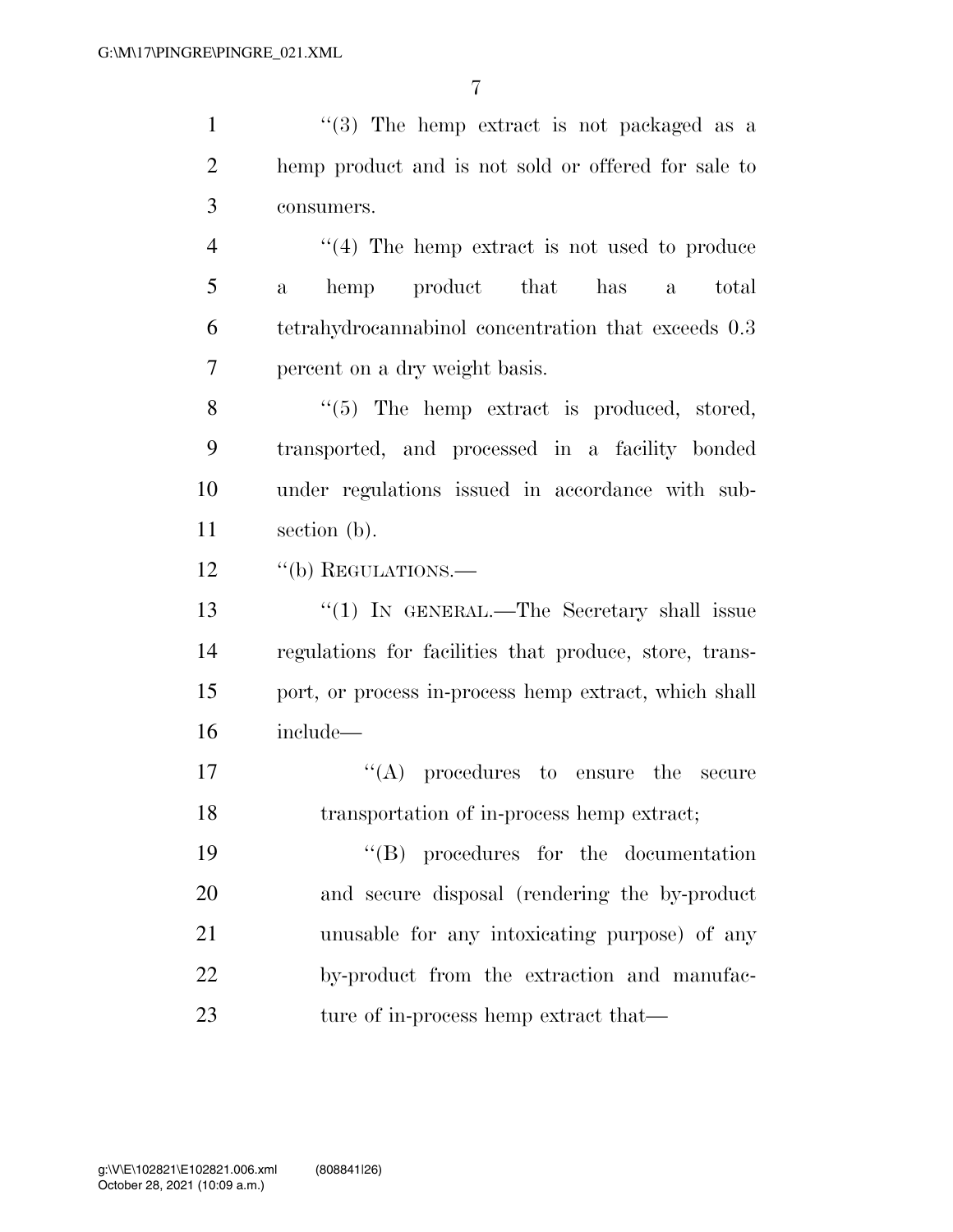| $\mathbf{1}$   | "(i) has a total tetrahydrocannabinol                              |
|----------------|--------------------------------------------------------------------|
| $\overline{2}$ | concentration of more than 0.3 percent on                          |
| 3              | a dry weight basis; and                                            |
| $\overline{4}$ | "(ii) will not be used in, or subject to,                          |
| 5              | further processing; and                                            |
| 6              | "(C) such other procedures or practices,                           |
| 7              | consistent with this title, as the Secretary con-                  |
| 8              | siders to be appropriate.                                          |
| 9              | "(2) STATE REGULATIONS.—A State or polit-                          |
| 10             | ical subdivision may not impose or continue in effect              |
| 11             | any requirement for disposal or documentation of in-               |
| 12             | process hemp extract that is different from any re-                |
| 13             | quirement imposed under this section.".                            |
|                |                                                                    |
| 14             | SEC. 8. SYNTHETIC CANNABINOIDS.                                    |
| 15             | Section $10114(a)$ of the Agriculture Improvement Act              |
| 16             | of $2018$ (7 U.S.C. 1639 $\sigma$ note) is amended by inserting    |
|                | 17 ", or permits interstate commerce of products containing        |
| 18             | cannabinoids that are not naturally occurring in the plant         |
| 19             | Cannabis sativa L. or that are manufactured by means               |
| 20             | of chemical synthesis" before the period.                          |
| 21             | SEC. 9. CONFORMING AMENDMENTS TO THE CONTROLLED                    |
| 22             | <b>SUBSTANCES ACT.</b>                                             |
| 23             | (a) IN GENERAL.—Section $102(16)(B)$ of the Con-                   |
| 24             | trolled Substances Act $(21 \text{ U.S.C. } 802(16)(B))$ is amend- |